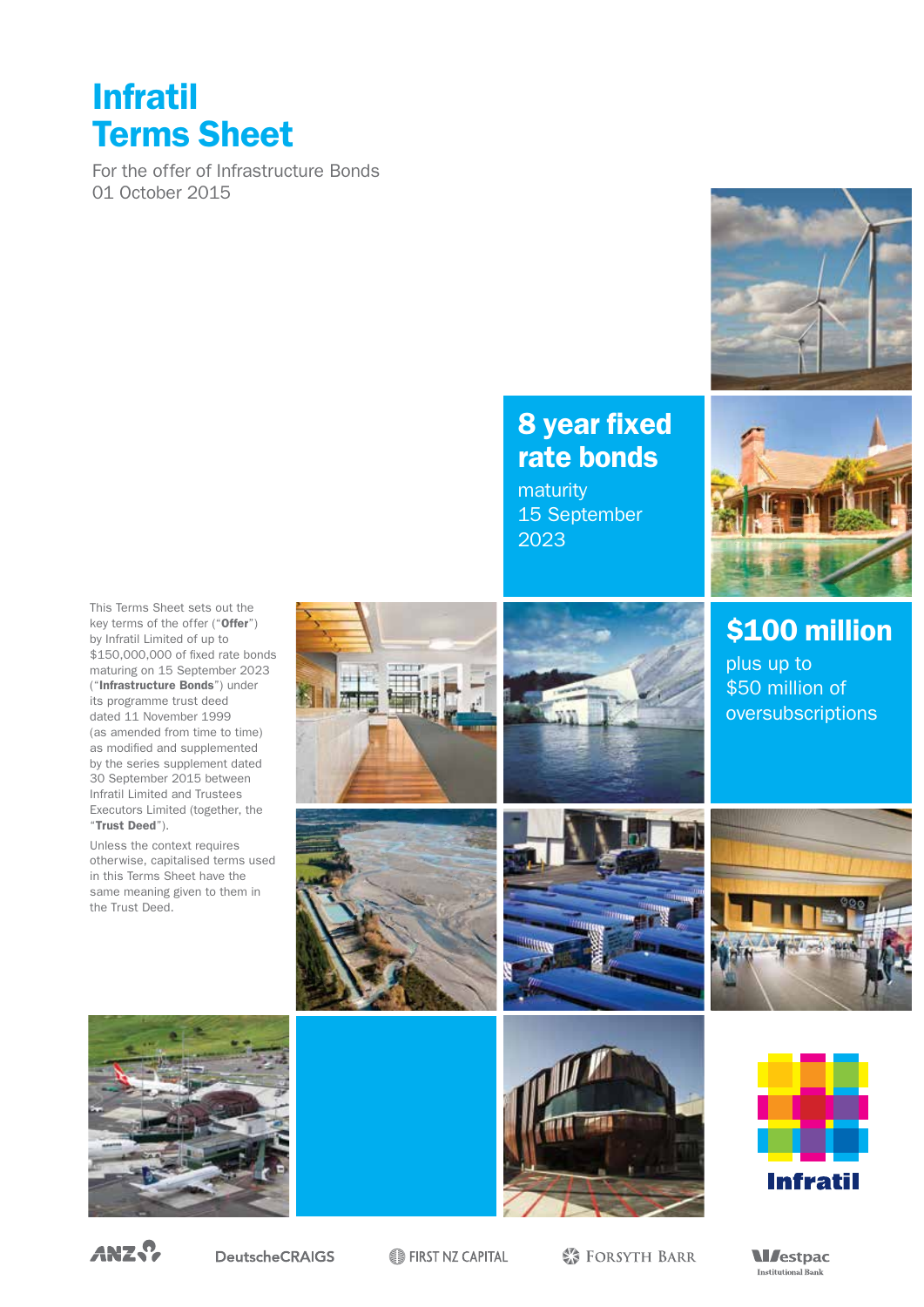## Important **Notice**

The offer of debt securities by Infratil Limited ("Infratil") is made in reliance upon the exclusion in clause 19 of schedule 1 of the Financial Markets Conduct Act 2013 ("FMCA").

The offer contained in this Terms Sheet is an offer of bonds that have identical rights, privileges, limitations and conditions (except for the interest rate and maturity date) as Infratil's fixed rate bonds maturing on 15 June 2022, which have an interest rate of 6.85% per annum and are currently quoted on the NZX Debt Market under the ticker code IFT190 ("IFT190 Bonds").

Accordingly, the Infrastructure Bonds are the same class as the IFT190 Bonds for the purposes of the FMCA and the Financial Markets Conduct Regulations 2014.

Infratil is subject to a disclosure obligation that requires it to notify certain material information to NZX Limited ("NZX") for the purpose of that information being made available to participants in the market and that information can be found by visiting www.nzx.com/companies/IFT.

The IFT190 Bonds are the only debt securities of Infratil that are currently quoted and in the same class as the Infrastructure Bonds that are being offered.

Investors should look to the market price of the IFT190 Bonds referred to above to find out how the market assesses the returns and risk premium for those bonds.

Martin

Mark Tume

Infratil Bond Offer 2015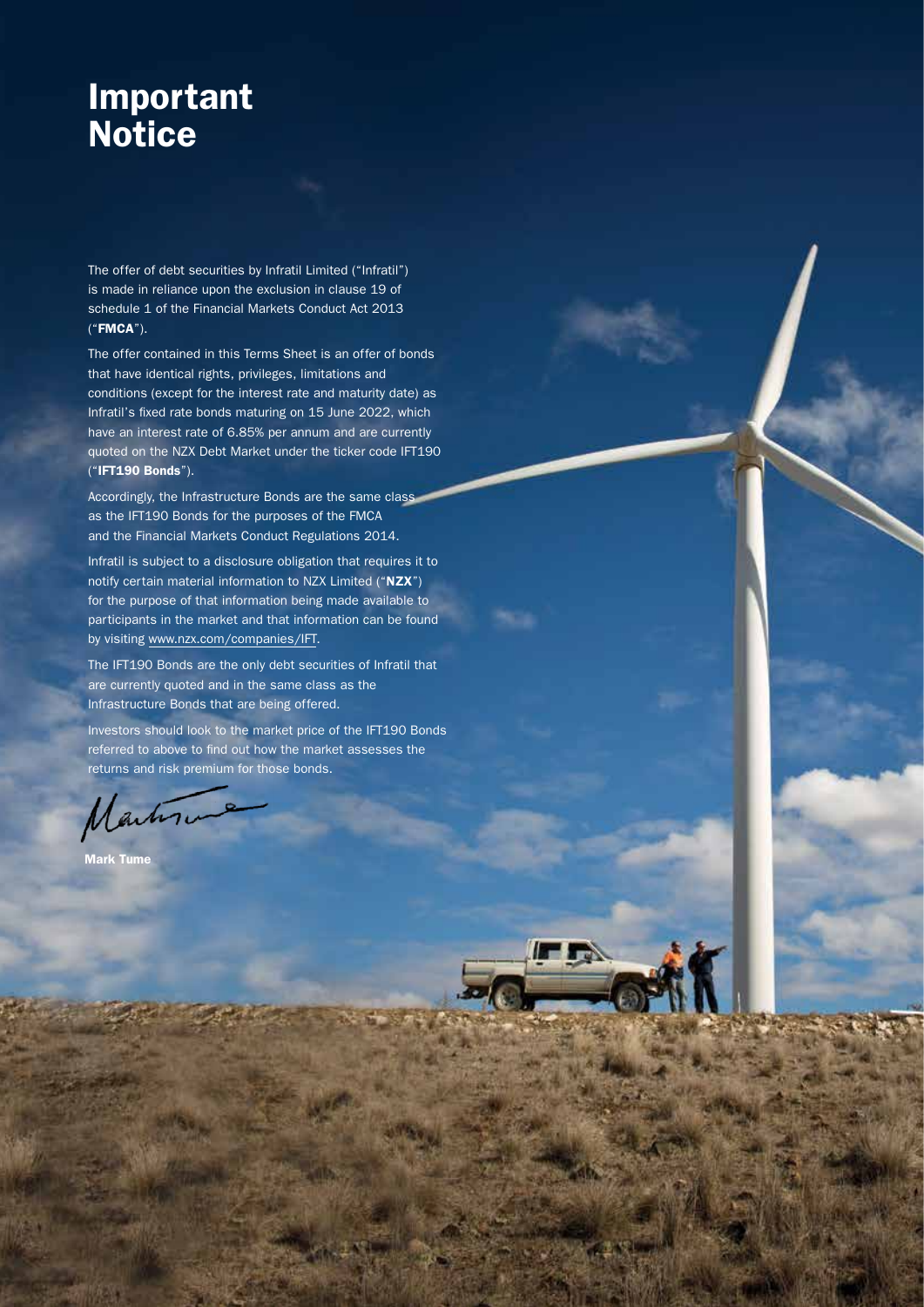## Key Terms of the Infrastructure Bonds

| <b>Issuer:</b>                                             | Infratil Limited                                                                                                                                                                                                                                                                                                                                                             |
|------------------------------------------------------------|------------------------------------------------------------------------------------------------------------------------------------------------------------------------------------------------------------------------------------------------------------------------------------------------------------------------------------------------------------------------------|
| <b>Description:</b>                                        | Infrastructure Bonds are unsecured, unsubordinated debt securities of Infratil to be issued<br>pursuant to the Trust Deed                                                                                                                                                                                                                                                    |
| <b>Opening Date:</b>                                       | 01 October 2015                                                                                                                                                                                                                                                                                                                                                              |
| <b>Offer Amount:</b>                                       | Infratil is offering up to \$100 million of Infrastructure Bonds to all investors in New Zealand<br>(with the option to accept up to \$50 million of oversubscriptions at Infratil's discretion)                                                                                                                                                                             |
| <b>Closing Date:</b>                                       | 5.00pm, 23 October 2015                                                                                                                                                                                                                                                                                                                                                      |
| <b>Interest Rate:</b>                                      | 5.25% per annum                                                                                                                                                                                                                                                                                                                                                              |
| <b>Maturity Date:</b>                                      | 15 September 2023                                                                                                                                                                                                                                                                                                                                                            |
| <b>Interest Payment Dates:</b>                             | 15 March, 15 June, 15 September and 15 December of each year until and including the Maturity Date<br>(commencing on 15 December 2015)                                                                                                                                                                                                                                       |
| <b>Interest Payments:</b>                                  | Other than for the first Interest Payment Date, Infratil will pay interest in arrears in equal amounts on each<br>Interest Payment Date.                                                                                                                                                                                                                                     |
|                                                            | Interest payable on each Infrastructure Bond on the first Interest Payment Date will accrue at<br>the Interest Rate from (and including) the date on which your subscription moneys have been banked into<br>the trust account operated in respect of the Offer to (but excluding) the first Interest Payment Date.                                                          |
|                                                            | In addition, if the Infrastructure Bonds are redeemed on a day that is not an Interest Payment Date (see<br>"Right to Redeem Early" and "Early Redemption Events" below), the amount of interest that will be payable<br>to you will be adjusted to reflect the number of days in the interest period in which the interest accrued.                                         |
| <b>First Interest Payment</b><br>to Original Subscriber:   | Interest payable on the first Interest Payment Date will be paid by Infratil to the original subscriber of<br>an Infrastructure Bond regardless of any transfer of the Infrastructure Bond prior to the first Interest<br>Payment Date.                                                                                                                                      |
| <b>Interest Suspension and</b><br><b>Dividend Stopper:</b> | Infratil may suspend the payment of interest where an Interest Suspension Event exists. If the payment of<br>interest is suspended:                                                                                                                                                                                                                                          |
|                                                            | a) interest will continue to accrue (without compounding) and will be paid by Infratil when the Interest<br>Suspension Event ceases to exist; and                                                                                                                                                                                                                            |
|                                                            | b) Infratil will not pay or make any distribution to shareholders or provide any financial assistance for the<br>acquisition of shares in Infratil.                                                                                                                                                                                                                          |
| <b>Interest Suspension</b>                                 | In summary, an Interest Suspension Event may occur if:                                                                                                                                                                                                                                                                                                                       |
| <b>Events:</b>                                             | a) the interest payment would be likely to breach the solvency test in section 4 of the Companies Act<br>1993;                                                                                                                                                                                                                                                               |
|                                                            | b) the interest payment would be likely to result in a breach of the terms or conditions of other financial<br>indebtedness incurred by Infratil or certain of its subsidiaries; or                                                                                                                                                                                          |
|                                                            | c) the interest payment would be likely to result in a breach of any other legal obligation by Infratil or<br>certain of its subsidiaries.                                                                                                                                                                                                                                   |
| <b>Right to Redeem Early:</b>                              | Infratil has the right to redeem all or some of the Infrastructure Bonds prior to the Maturity Date by giving<br>you no less than 5 business days' notice. Infratil may only exercise this right if:                                                                                                                                                                         |
|                                                            | a) the Supervisor has not declared the Infrastructure Bonds due and payable because an event of default<br>as described in clause 8.1 of the Trust Deed exists; and                                                                                                                                                                                                          |
|                                                            | b) the notice of early redemption is given at a time prior to the day falling 25 business days before the<br>Maturity Date.                                                                                                                                                                                                                                                  |
|                                                            | You have no right of early redemption except following an Early Redemption Event.                                                                                                                                                                                                                                                                                            |
| <b>Early Redemption</b>                                    | In summary, an Early Redemption Event may occur if:                                                                                                                                                                                                                                                                                                                          |
| <b>Events:</b>                                             | a) an event of default as described in clause 8.1 of the Trust Deed occurs; or                                                                                                                                                                                                                                                                                               |
|                                                            | b) certain takeover offers are made in respect of the shares in Infratil.                                                                                                                                                                                                                                                                                                    |
|                                                            | In general terms, the events of default include non-payment for 14 days or more and the occurrence of<br>certain insolvency related events in relation to Infratil.                                                                                                                                                                                                          |
| <b>Liabilities to Assets</b><br><b>Covenant:</b>           | Infratil has agreed for the benefit of Bondholders that, on the last day of each financial year and financial<br>half-year of Infratil (and in certain other circumstances), Borrowed Money Indebtedness of the Issuer<br>Group (being Infratil and certain of its subsidiaries) will not exceed 50% of Tangible Assets of Infratil and<br>its subsidiaries as at that date. |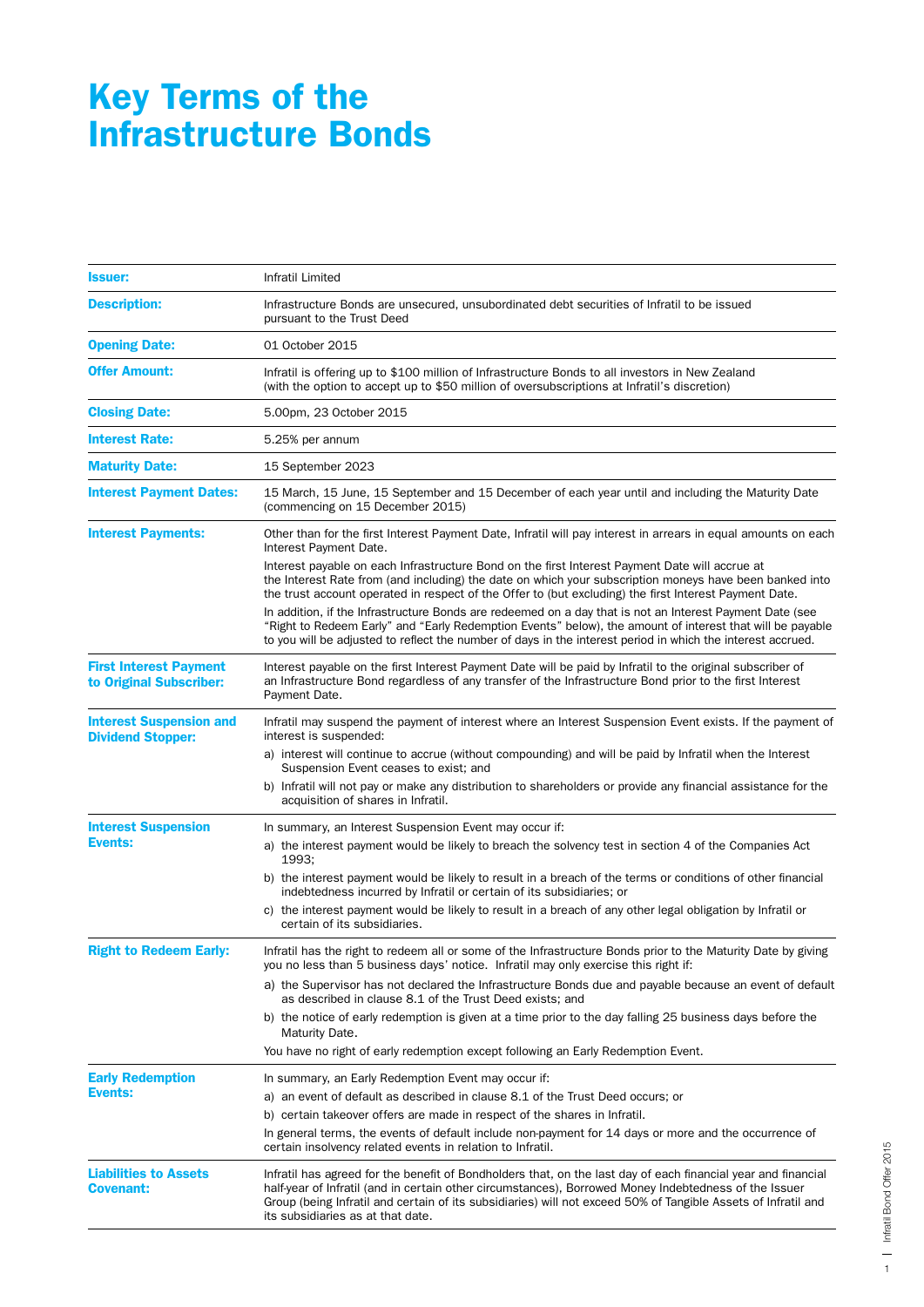| <b>Ranking of</b><br><b>Infrastructure Bonds:</b>                                     | The Infrastructure Bonds are unsecured and unsubordinated debt obligations of Infratil. This means that<br>in a liquidation of Infratil your rights and claims as a Bondholder:                                                                                                                                                                                                                                                                                                                            |
|---------------------------------------------------------------------------------------|------------------------------------------------------------------------------------------------------------------------------------------------------------------------------------------------------------------------------------------------------------------------------------------------------------------------------------------------------------------------------------------------------------------------------------------------------------------------------------------------------------|
|                                                                                       | a) will rank <b>after</b> the claims of (i) secured creditors of Infratil (if any), and (ii) creditors of Infratil who are<br>preferred by law (eg, the Inland Revenue Department in respect of unpaid tax);                                                                                                                                                                                                                                                                                               |
|                                                                                       | b) will rank <b>equally</b> with the claims of all other unsecured, unsubordinated creditors of Infratil; and                                                                                                                                                                                                                                                                                                                                                                                              |
|                                                                                       | c) will rank in <b>priority</b> to the claims of (i) subordinated creditors of Infratil (if any) (being creditors who<br>have agreed to accept a lower priority in respect of their claims in a liquidation of Infratil), and (ii)<br>shareholders.                                                                                                                                                                                                                                                        |
|                                                                                       | Infratil is a holding company with investments in various companies. <b>Bondholders have no claims against,</b><br>or recourse to the assets of, any of those companies. Infratil's ability to make timely payments on the<br>Infrastructure Bonds is dependent on the returns it receives from its investments, its capital structure<br>and the quality of its management.                                                                                                                               |
|                                                                                       | In a liquidation of the Infratil group, creditors of Infratil's subsidiaries and associates (including lenders)<br>would have a prior claim to the assets of those companies ranking ahead of the claim of Infratil's<br>liquidator (claiming as shareholder in the companies). Only the residual assets of the companies, after<br>the claims of the companies' creditors have been satisfied, would be available to Infratil's liquidator and<br>therefore Infratil's creditors (including Bondholders). |
| <b>No Guarantee:</b>                                                                  | The Infrastructure Bonds are not guaranteed by any member of the Infratil group or any other person.                                                                                                                                                                                                                                                                                                                                                                                                       |
| <b>Issue Price:</b>                                                                   | \$1.00 per Infrastructure Bond (being the Face Value)                                                                                                                                                                                                                                                                                                                                                                                                                                                      |
| <b>Issue Dates:</b>                                                                   | Infrastructure Bonds will be issued on 27 October 2015 and 29 October 2015                                                                                                                                                                                                                                                                                                                                                                                                                                 |
| <b>Expected Date of Initial</b><br><b>Quotation on the</b><br><b>NZX Debt Market:</b> | 27 October 2015                                                                                                                                                                                                                                                                                                                                                                                                                                                                                            |
| <b>Minimum Application</b><br><b>Amount:</b>                                          | \$5,000 and multiples of \$1,000 thereafter                                                                                                                                                                                                                                                                                                                                                                                                                                                                |
| <b>ISIN:</b>                                                                          | NZIFTD0210L1                                                                                                                                                                                                                                                                                                                                                                                                                                                                                               |
| <b>Business Day:</b>                                                                  | A day on which NZX is open for trading. If any Interest Payment Date or the Maturity Date falls on a<br>day that is not a Business Day, the due date for the payment to be made on that date will be on the<br>immediately preceding Business Day, but the amount paid will not be adjusted.                                                                                                                                                                                                               |
| <b>Registrar and Paying</b><br><b>Agent:</b>                                          | <b>Link Market Services Limited</b>                                                                                                                                                                                                                                                                                                                                                                                                                                                                        |
| <b>Who May Apply:</b>                                                                 | Infratil may reserve Infrastructure Bonds, including oversubscriptions, for subscription by clients of the<br>Managers, NZX participants and other approved financial intermediaries ("Allocations"). The aggregate<br>number of Infrastructure Bonds reserved will be determined by Infratil, in consultation with the Managers.                                                                                                                                                                          |
|                                                                                       | Infratil, in consultation with the Managers, will determine the arrangements in respect of the Infratil Bonds<br>which are not subject to Allocations and announce these arrangements via NZX.                                                                                                                                                                                                                                                                                                             |
| <b>How to Apply:</b>                                                                  | Applications to subscribe for Infrastructure Bonds must be made on the application form attached to this<br>Terms Sheet.                                                                                                                                                                                                                                                                                                                                                                                   |
|                                                                                       | Retail investors should contact any Manager, their financial adviser or any NZX participant for details<br>on how they may acquire Infrastructure Bonds. You can find a NZX participant by visiting www.nzx.com/<br>investing/find_a_participant.                                                                                                                                                                                                                                                          |
|                                                                                       | Applicants accepting an Allocation from a NZX participant or approved financial intermediary must return<br>a completed application form to the office of that NZX participant or approved financial intermediary which<br>has provided the Allocation in time to enable it to be forwarded to the Registrar before 5.00pm on the<br>Closing Date.                                                                                                                                                         |
|                                                                                       | Public Pool applicants (being all applicants other than applicants in respect of Allocations) must return<br>a completed application form, so that it is received by the Registrar (on behalf of Infratil) at the address<br>below, no later than 5.00pm on the Closing Date:                                                                                                                                                                                                                              |
|                                                                                       | Link Market Services Limited<br>PO Box 91976, Auckland 1142                                                                                                                                                                                                                                                                                                                                                                                                                                                |
|                                                                                       | Alternatively, completed application forms may be lodged with any Manager, Primary Market Participant,<br>the Organising Participant, or any other channel approved by NZX, but must be delivered in sufficient time<br>to enable the application form to be forwarded to and received by the Registrar no later than 5.00pm on<br>the Closing Date.                                                                                                                                                       |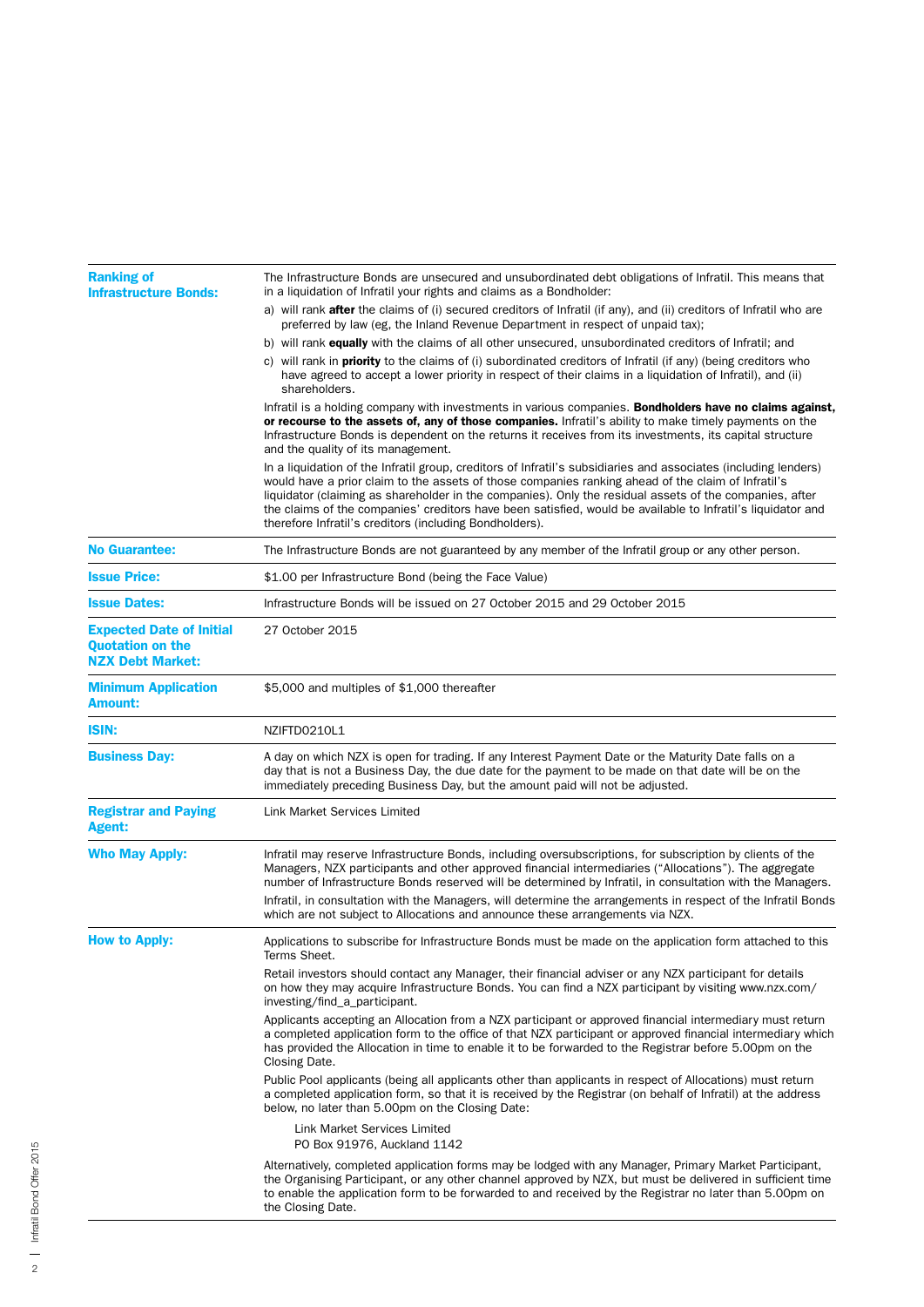| <b>How to Apply (continued):</b>              | Each investor's financial adviser will be able to advise them as to what arrangements will need to be put<br>in place for the investors to trade the Infrastructure Bonds including obtaining a common shareholder<br>number (CSN), an authorisation code (FIN) and opening an account with a Primary Market Participant as<br>well as the costs and timeframes for putting such arrangements in place.                                                                                                                                                                                                                                                                                                                                                                                                                                                                                                                                                                                                                                                                                                                                                                                                                                                                                                                                                                                                                                                                                                                 |
|-----------------------------------------------|-------------------------------------------------------------------------------------------------------------------------------------------------------------------------------------------------------------------------------------------------------------------------------------------------------------------------------------------------------------------------------------------------------------------------------------------------------------------------------------------------------------------------------------------------------------------------------------------------------------------------------------------------------------------------------------------------------------------------------------------------------------------------------------------------------------------------------------------------------------------------------------------------------------------------------------------------------------------------------------------------------------------------------------------------------------------------------------------------------------------------------------------------------------------------------------------------------------------------------------------------------------------------------------------------------------------------------------------------------------------------------------------------------------------------------------------------------------------------------------------------------------------------|
|                                               | Infratil reserves the right to refuse any application or to accept an application in part only, without<br>providing a reason. If Infratil refuses an application under the Offer or accepts an application in part, all or<br>the relevant balance of the application moneys will be returned (without interest) as soon as reasonably<br>practicable and, in any event, within five Business Days after such refusal or acceptance in part.                                                                                                                                                                                                                                                                                                                                                                                                                                                                                                                                                                                                                                                                                                                                                                                                                                                                                                                                                                                                                                                                           |
| <b>Brokerage:</b>                             | NZX has authorised NZX participants to act in the Offer. Applicants are not required to pay brokerage for<br>Infrastructure Bonds under this Offer.                                                                                                                                                                                                                                                                                                                                                                                                                                                                                                                                                                                                                                                                                                                                                                                                                                                                                                                                                                                                                                                                                                                                                                                                                                                                                                                                                                     |
| <b>Use of Proceeds:</b>                       | Infratil will use the net proceeds of the Offer for general corporate purposes.                                                                                                                                                                                                                                                                                                                                                                                                                                                                                                                                                                                                                                                                                                                                                                                                                                                                                                                                                                                                                                                                                                                                                                                                                                                                                                                                                                                                                                         |
| <b>NZX Debt Market</b><br><b>Quotation:</b>   | Infratil will take any necessary steps to ensure that the Infrastructure Bonds are, immediately after issue,<br>quoted. Application has been made to NZX for permission to list the Infrastructure Bonds on the NZX Debt<br>Market and all the requirements of NZX relating thereto that can be complied with on or before the date of<br>this Terms Sheet have been duly complied with. However, NZX accepts no responsibility for any statement<br>in this Terms Sheet.                                                                                                                                                                                                                                                                                                                                                                                                                                                                                                                                                                                                                                                                                                                                                                                                                                                                                                                                                                                                                                               |
|                                               | NZX is a licensed market operator, and the NZX Debt Market is a licensed market, under the FMCA.                                                                                                                                                                                                                                                                                                                                                                                                                                                                                                                                                                                                                                                                                                                                                                                                                                                                                                                                                                                                                                                                                                                                                                                                                                                                                                                                                                                                                        |
| <b>NZX Debt Market</b><br><b>Ticker Code:</b> | NZX Debt Market ticker code IFT210 has been reserved for the Infrastructure Bonds.                                                                                                                                                                                                                                                                                                                                                                                                                                                                                                                                                                                                                                                                                                                                                                                                                                                                                                                                                                                                                                                                                                                                                                                                                                                                                                                                                                                                                                      |
| <b>Supervisor:</b>                            | <b>Trustees Executors Limited</b>                                                                                                                                                                                                                                                                                                                                                                                                                                                                                                                                                                                                                                                                                                                                                                                                                                                                                                                                                                                                                                                                                                                                                                                                                                                                                                                                                                                                                                                                                       |
| <b>Governing Law:</b>                         | New Zealand                                                                                                                                                                                                                                                                                                                                                                                                                                                                                                                                                                                                                                                                                                                                                                                                                                                                                                                                                                                                                                                                                                                                                                                                                                                                                                                                                                                                                                                                                                             |
| <b>NZX Waivers:</b>                           | In accordance with the Ruling on Listing Rule 5.2.3, a class of debt securities will not generally be<br>considered for quotation on the NZX Debt Market unless those securities are held by at least 100<br>members of the public holding at least 25% of the securities issued with each member of the public<br>holding at least a minimum holding, and those requirements are maintained ("spread requirements").<br>It is possible that these minimum spread requirements may not be satisfied on the date the Infrastructure<br>Bonds are quoted on the NZX Debt Market. NZX has provided a waiver to Listing Rule 5.2.3 on the<br>basis that the minimum spread requirements will be satisfied within 12 months of the initial date of<br>quotation of the Infrastructure Bonds. The effect of the waiver from Listing Rule 5.2.3 is that initially<br>the Infrastructure Bonds may not be widely held and there may be reduced liquidity in the Infrastructure<br>Bonds. Infratil has agreed to notify NZX as soon as practicable if there is a material reduction to the total<br>number of members of the public holding at least a minimum holding of the Infrastructure Bonds and/<br>or the percentage of Infrastructure Bonds held by members of the public holding at least a minimum<br>holding. Infratil has also agreed to clearly and prominently disclose this waiver, its conditions and their<br>implications in its half-year report and its annual report for the year the waiver is relied on. |
| <b>No Underwriting:</b>                       | The Offer is not underwritten.                                                                                                                                                                                                                                                                                                                                                                                                                                                                                                                                                                                                                                                                                                                                                                                                                                                                                                                                                                                                                                                                                                                                                                                                                                                                                                                                                                                                                                                                                          |
| <b>Offer in</b><br><b>New Zealand Only:</b>   | The Infrastructure Bonds may only be offered for sale or sold in New Zealand. Infratil has not and will<br>not take any action which would permit a public offering of the Infrastructure Bonds, or possession or<br>distribution of any offering material, in any country or jurisdiction where action for that purpose is required<br>(other than New Zealand). Infrastructure Bonds may only be offered for sale or sold in compliance with<br>all applicable laws and regulations in any jurisdiction in which they are offered, sold or delivered. Any<br>information memorandum, terms sheet, circular, advertisement or other offering material in respect of the<br>Infrastructure Bonds may only be published, delivered or distributed in or from any country or jurisdiction<br>under circumstances which will result in compliance with all applicable laws and regulations.<br>By subscribing for Infrastructure Bonds, you indemnify Infratil, the Managers, the Organising Participant and                                                                                                                                                                                                                                                                                                                                                                                                                                                                                                               |
|                                               | the Supervisor in respect of any loss incurred as a result of you breaching the above selling restrictions.                                                                                                                                                                                                                                                                                                                                                                                                                                                                                                                                                                                                                                                                                                                                                                                                                                                                                                                                                                                                                                                                                                                                                                                                                                                                                                                                                                                                             |
| <b>Non-reliance:</b>                          | This Terms Sheet does not constitute a recommendation by the Managers, the Organising Participant, the<br>Supervisor, or any of their respective directors, officers, employees, agents or advisers to subscribe for,<br>or purchase, any of the Infrastructure Bonds. None of these parties or any of their respective directors,<br>officers, employees, agents or advisers accepts any liability whatsoever for any loss arising from this<br>Terms Sheet or its contents or otherwise arising in connection with the Offer.                                                                                                                                                                                                                                                                                                                                                                                                                                                                                                                                                                                                                                                                                                                                                                                                                                                                                                                                                                                         |
|                                               | The Managers, the Organising Participant and the Supervisor have not independently verified the<br>information contained in this Terms Sheet. In accepting delivery of this Terms Sheet, you acknowledge<br>that none of the Managers, the Organising Participant, the Supervisor nor their respective directors,<br>officers, employees, agents or advisers gives any warranty or representation of accuracy or reliability<br>and they take no responsibility for it. They have no liability for any errors or omissions (including for<br>negligence) in this Terms Sheet, and you waive all claims in that regard.                                                                                                                                                                                                                                                                                                                                                                                                                                                                                                                                                                                                                                                                                                                                                                                                                                                                                                  |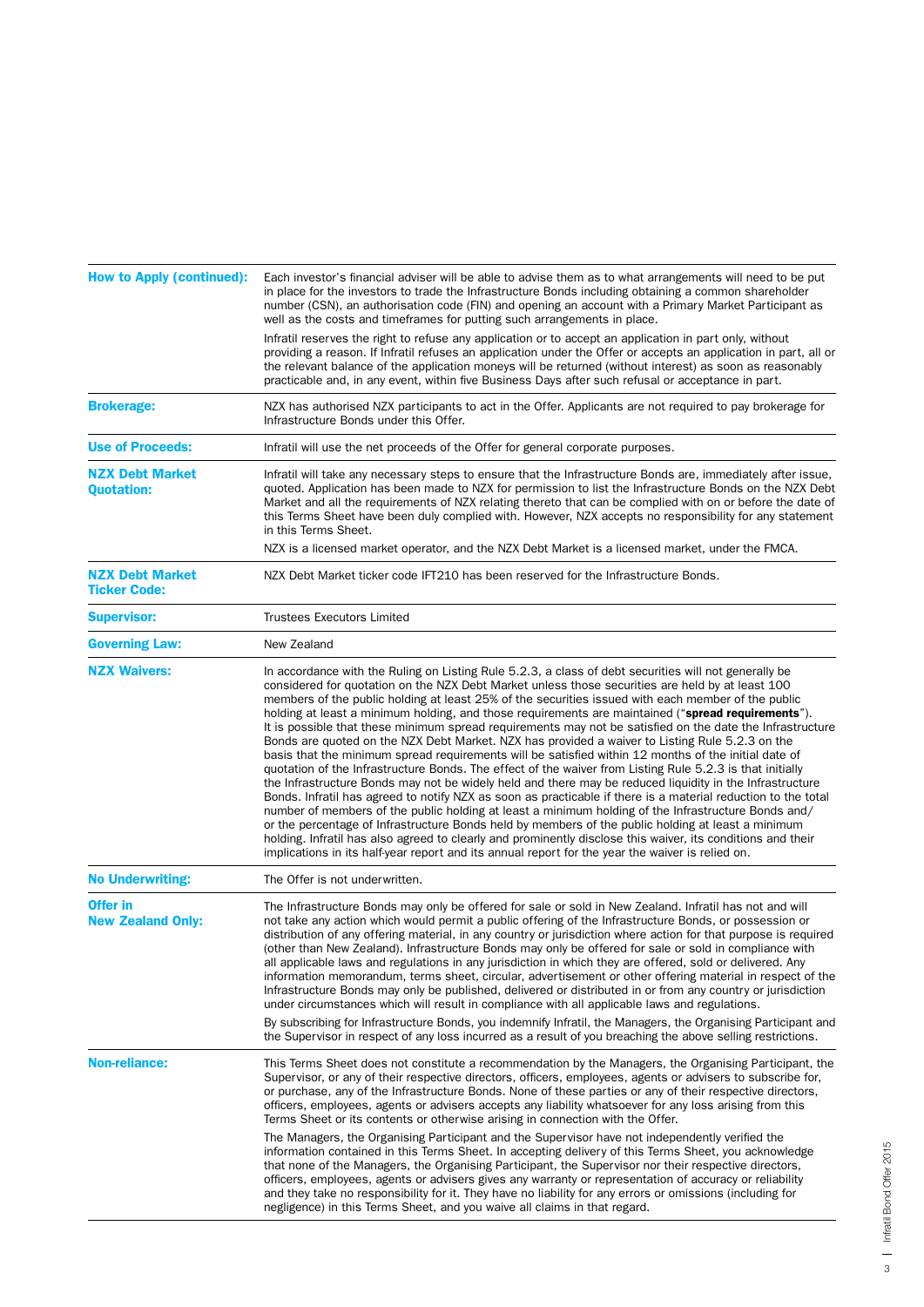## **Other** Information

The dates set out in this Terms Sheet are indicative only and Infratil may change the dates set out in this Terms Sheet. Infratil has the right in its absolute discretion and without notice to close the offer early, to extend the Closing Date, or to choose not to proceed with the Offer. If the Closing Date is changed, other dates (such as the Issue Dates, the Maturity Date and the Interest Payment Dates) may be changed accordingly.

Any internet site address provided in the Terms Sheet is for reference only and, except as expressly stated otherwise, the content of such internet site is not incorporated by reference into, and does not form part of, this Terms Sheet.

Copies of the Trust Deed are available by visiting www.infratil.com/for-investors/bonds/ or you may request a copy from:

Infratil Limited 5 Market Lane Wellington Attention: Phillippa Harford

or

Trustees Executors Limited Level 5 10 Customhouse Quay Wellington Attention: Sean Roberts.

Information on the IFT190 Bonds is contained in Infratil's simplified disclosure prospectus dated 26 April 2013. Investors can obtain a copy of the simplified disclosure prospectus from www.Infratil.com/for-investors/bonds/

Investors should seek qualified independent financial and taxation advice before deciding to invest. In particular, you should consult your tax adviser in relation to your specific circumstances. Investors will also be personally responsible for ensuring compliance with relevant laws and regulations applicable to them (including any required registrations).

For further information regarding Infratil, visit www.nzx.com/companies/IFT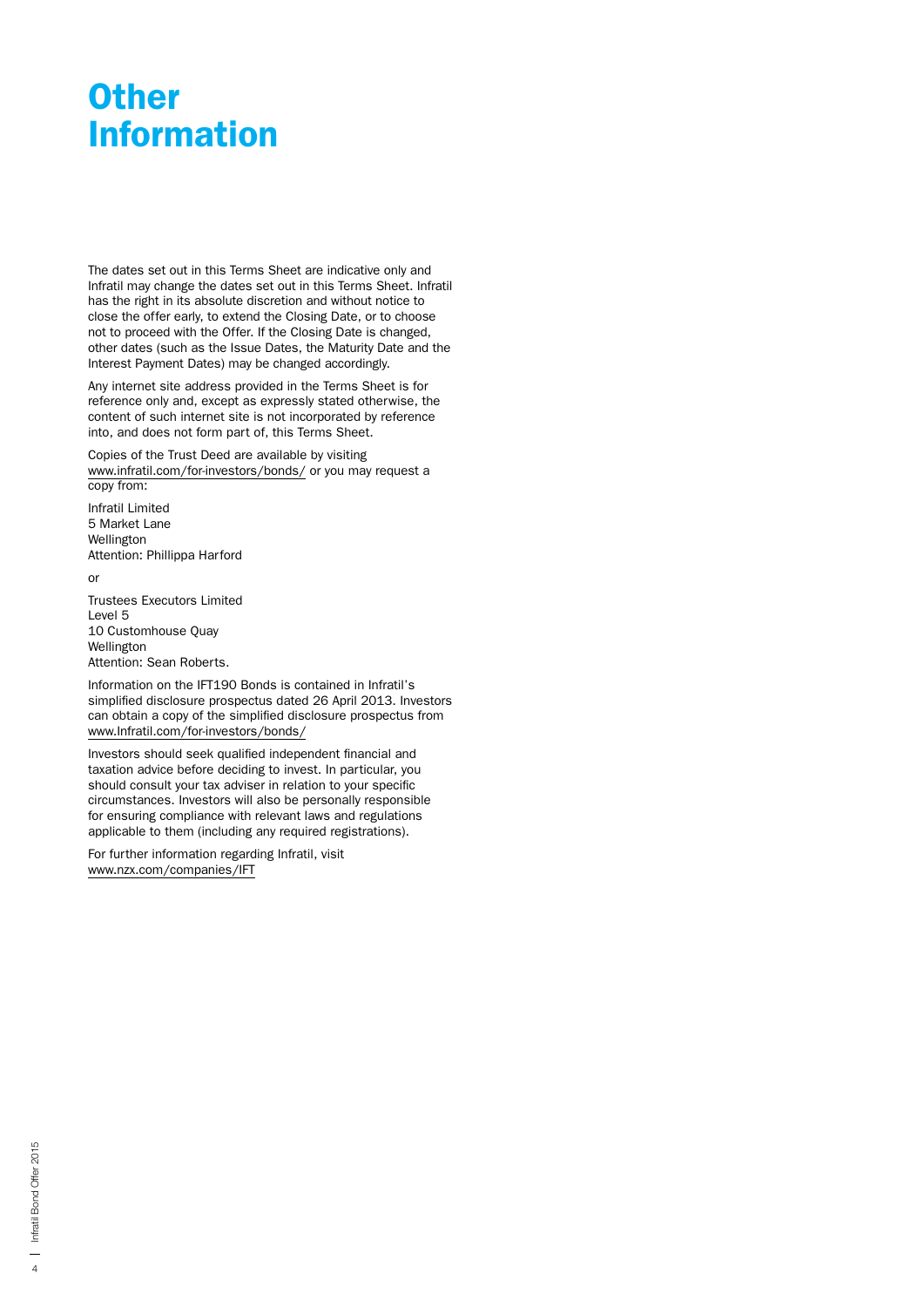## Application Forms

#### Offer Application Instructions

These application instructions relate to an application for Infrastructure Bonds under the Offer. An application to subscribe for Infrastructure Bonds under the Offer must be made on the application form following these application instructions.

An application will constitute an irrevocable offer by the applicant to subscribe for the aggregate Face Value of Infrastructure Bonds specified in the Offer application form (or such lesser amount which Infratil may determine) on the terms set out in this Terms Sheet, the Trust Deed and the Series Supplement, and the Offer application form.

#### A = Investor Details

Please complete all relevant sections in the Offer application form in CAPITAL LETTERS.

Full name details: Insert your full name. Applications must be in the name(s) of natural persons, companies or other legal entities, up to a maximum of three names per application.

Use the table below to see how to write your name correctly.

| Type of<br>Investor:                        | <b>Correct way</b><br>to write Name:                                      | Incorrect way<br>to write Name:                           |
|---------------------------------------------|---------------------------------------------------------------------------|-----------------------------------------------------------|
| Individual person                           | <b>JOHN SMITH</b>                                                         | <b>J SMITH</b>                                            |
| More than<br>one person                     | <b>JOHN SMITH</b><br><b>MICHELLE SMITH</b>                                | <b>J &amp; M SMITH</b>                                    |
| Company                                     | <b>ABC LIMITED</b>                                                        | <b>ABC</b>                                                |
| <b>Trusts</b>                               | <b>JOHN SMITH</b><br>(JOHN SMITH<br>FAMILY TRUST A/C)                     | <b>SMITH FAMILY TRUST</b>                                 |
| Partnerships                                | <b>JOHN SMITH</b><br><b>MICHAEL SMITH</b><br>(JOHN SMITH AND<br>SONS A/C) | <b>JOHN SMITH &amp; SONS</b>                              |
| Clubs and<br>unincorporated<br>associations | <b>JANE SMITH</b><br>(SMITH INVESTMENT<br>CLUB A/C)                       | <b>SMITH INVESTMENT</b><br><b>CLUB</b>                    |
| Superannuation<br>funds                     | <b>JOHN SMITH LIMITED</b><br>(SUPERANNUATION<br>FUND A/C)                 | <b>JOHN SMITH</b><br><b>SUPERANNUATION</b><br><b>FUND</b> |

Postal address details: Insert your postal address for correspondence. All communications to you from Infratil will be mailed to the person(s) at the address shown (unless an applicant provides an email address in section F of the Offer application form). For joint applicants, only one address is to be provided.

Telephone numbers: Insert your telephone number(s) in case the Registrar or Infratil needs to contact you in relation to your application.

By supplying your mobile number you will enable the Share Registrar to advise you by TXT Alerts (post allotment for New Zealand investors only) of any changes on your holding balance, or if your bank account details or address on register change, or if a new / replacement FIN has been requested. This feature provides additional security to you as an investor.

#### B = Application Payment Details

Please enter the aggregate Face Value of Infrastructure Bonds that you wish to apply for. Each Infrastructure Bond has a Face Value of \$1.00. An application to subscribe for Infrastructure Bonds must be for a minimum aggregate Face Value of \$5,000 and thereafter in multiples of \$1,000.

Payment must be made by direct debit, cheque (or, if the application is for an aggregate subscription amount of \$500,000 or more, by a bank cheque) or (by prior arrangement with the Registrar) through the NZClear System.

Cheques must be in New Zealand dollars and drawn on a New Zealand branch of a registered bank. Cheques must be made payable to "Infratil 2023 Bond Offer", crossed "Not Transferable" and must not be post-dated. Staple your cheque to the completed Offer application form.

Your cheque will be banked upon receipt into a designated bank trust account pending allotment of the Infrastructure Bonds. The banking of application moneys does not constitute confirmation of allotment of any Infrastructure Bonds or acceptance of an offer to subscribe for Infrastructure Bonds.

If you choose the direct debit option, you must tick the box authorising the Registrar to direct debit the bank account nominated on the Application Form on any day after the Application Form is received by the Registrar for the amount applied for on the Application Form. You cannot specify a direct debit date and you must ensure that:

- the bank account details supplied are correct;
- sufficient funds in the bank account for direct debit are available on the day the Registrar receives the Application Form;
- the person(s) giving the direct debit instruction has/have the authority to operate the account solely/jointly; and
- the bank account you nominated is a transactional account eligible for direct debit transactions.

If you are uncertain, you should contact your bank or financial institution. Should your direct debit fail, your application will be rejected. The Registrar will not be able to process your direct debit if you do not sign and date the Application Form. If requested, the Registrar will provide you with a direct debit authority form.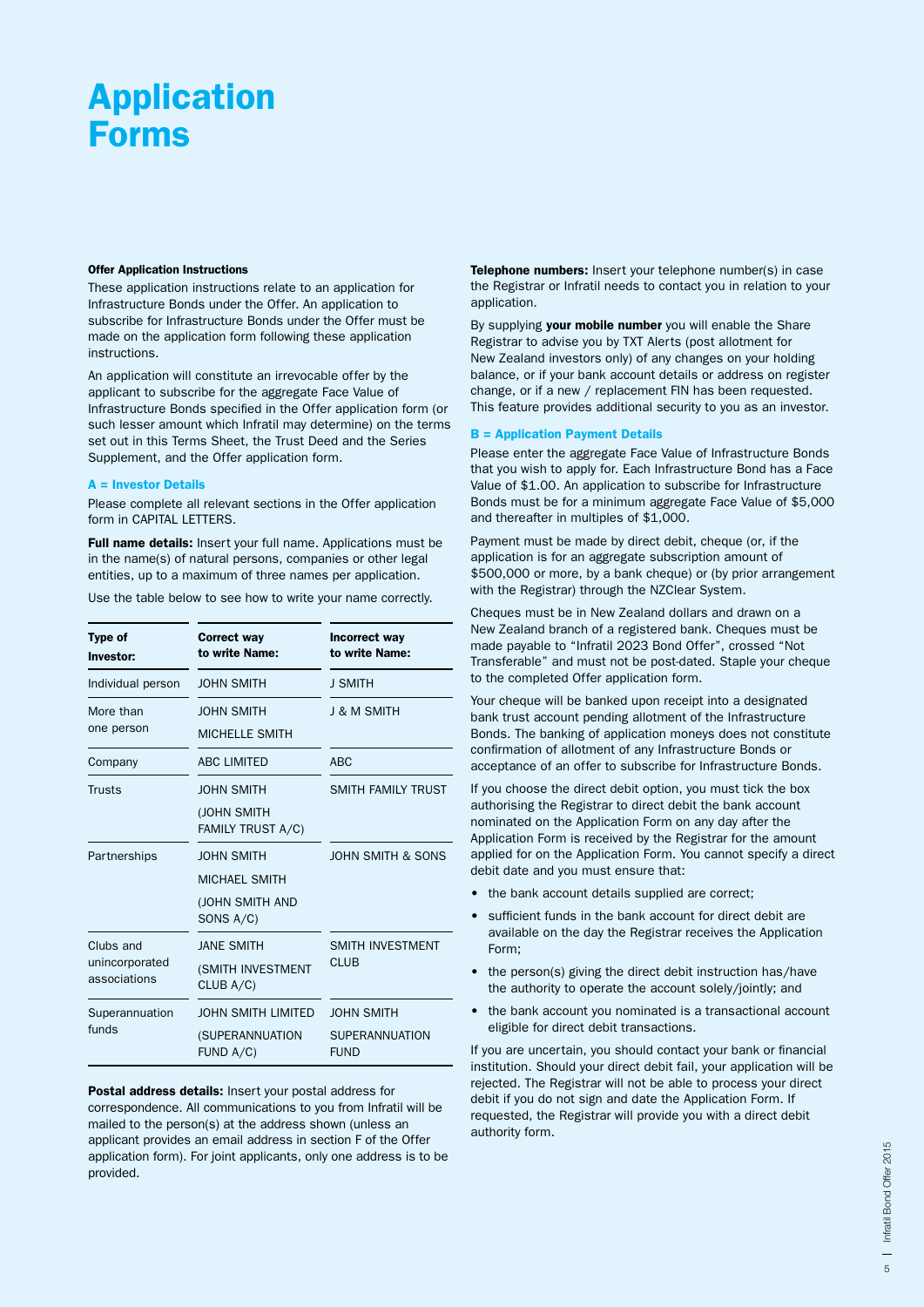If an applicant's cheque or direct debit is dishonoured, Infratil may cancel that applicant's allotment of Infrastructure Bonds and pursue any other remedies available to it at law.

#### C = Holder Number Details

If you have other investments registered under a Common Shareholder Number ("CSN") please supply your CSN in the space provided. The name and address details on your Offer application form must correspond with the registration details under that CSN.

#### D = Interest and Redemption Payments

If you currently receive interest or dividend payments from the Registrar by direct credit, and wish your payments in respect of the Infrastructure Bonds to be direct credited to the same account, then you do not need to complete section D of the Offer application form.

If payment to your cash management account with a Primary Market Participant is selected, tick the box for option 2, insert the name of the Primary Market Participant where your cash management account is held and provide your cash management client account number.

If you wish to be paid by direct credit and the Registrar does not already hold your bank account details or you wish to have payments credited to another bank account, please tick the box for option 1 and enter the details of the bank account.

#### E = Provide your IRD number and tick the relevant RWT box

Please enter your IRD number and tick the resident withholding tax ("RWT") rate that applies to you (or, if you are exempt from RWT, tick the exempt box and attach a photocopy of your RWT exemption certificate).

#### F = Electronic Investor Correspondence

By supplying your email address Infratil will be able to deliver your investor correspondence to you electronically where possible. This is a much more environmentally friendly, cost effective and timely option than paper based investor mail outs.

#### G = Signing and Dating

Read the Terms Sheet and Offer application form carefully and sign and date the Offer application form.

The Offer application form must be signed by the applicant(s) personally, or by two directors of a company (or one director if there is only one director, whose signature must be witnessed), or in either case by a duly authorised attorney or agent.

If the Offer application form is signed by an attorney, the power of attorney document is not required to be lodged, but the attorney must complete the certificate of non-revocation of power of attorney following the Offer application form.

If the Offer application form is signed by an agent, the agent must complete the certificate of non-revocation of agent following the Offer application form.

Joint applicants must each sign the Offer application form.

#### H = Offer Closing Date and Delivery

The Offer will close at 5.00pm on 23 October 2015. Applicants should remember that the Closing Date may be changed at the sole discretion of Infratil. Changes will be advised by NZX announcement. Infratil reserves the right to refuse to accept applications received by the Registrar after the Closing Date of the Offer. Your Offer application form should be returned to, or lodged with, an appropriate person as specified under the heading "How to Apply" on pages 2–3 of the Terms Sheet.

### Personal Information Rights

Personal information provided by you will be held by Infratil and the Registrar at their respective addresses shown under the Directory details section in the Terms Sheet or at such other place as is notified upon request. This information will be used for the purpose of managing your investment.

You have a right to access and correct any personal information about you under the Privacy Act 1993. You can also access your information on the Link Market Services website: www.linkmarketservices.co.nz (You will be required to enter your holder number and FIN.)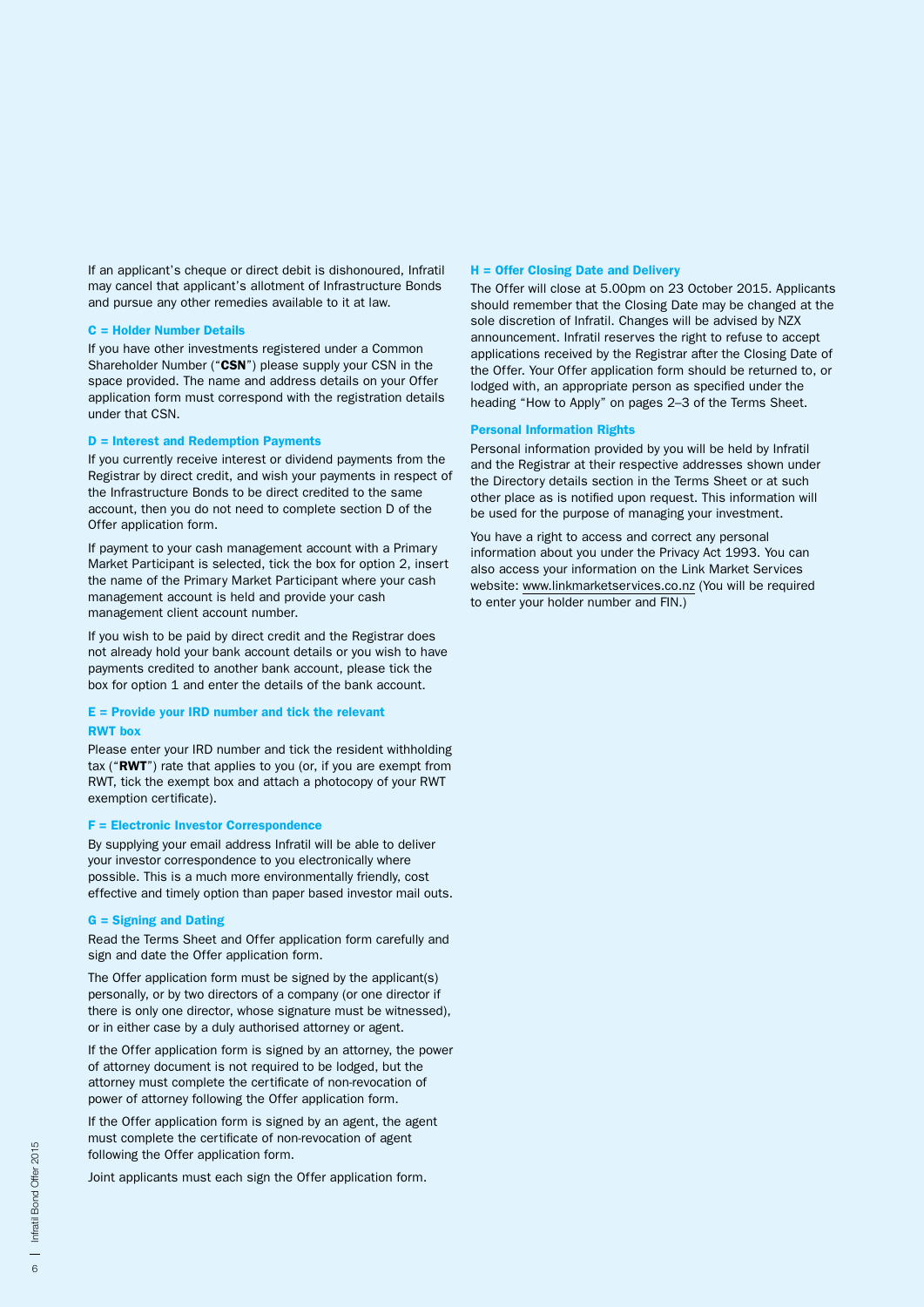INFRATIL LIMITED Issue of Infrastructure Bonds

BROKER STAMP | Broker code

# Offer Application Form

(ATTACH CHEQUE HERE)

Infratil Bond Offer 2015

7

This application form ("Application Form") is issued with the Terms Sheet dated and prepared as at 01 October 2015 ("Terms Sheet"), issued by Infratil Limited ("Infratil"). Please complete this Application Form and return it to, or lodge it with, an appropriate person as specified under the heading "How to Apply" on pages 2–3 of the Terms Sheet.

Before completing this Application Form, applicants should read the Terms Sheet to which this application relates.

#### A. APPLICATION DETAILS AND INFORMATION – PLEASE PRINT IN BLOCK LETTERS

| First Name(s):                   |                                                                                                                                                                                                                                                                                                                                                                                                                                                                  | Family Name:     |                                                                                                                                                                     |
|----------------------------------|------------------------------------------------------------------------------------------------------------------------------------------------------------------------------------------------------------------------------------------------------------------------------------------------------------------------------------------------------------------------------------------------------------------------------------------------------------------|------------------|---------------------------------------------------------------------------------------------------------------------------------------------------------------------|
| First Name(s):                   |                                                                                                                                                                                                                                                                                                                                                                                                                                                                  | Family Name:     |                                                                                                                                                                     |
| First Name(s):                   |                                                                                                                                                                                                                                                                                                                                                                                                                                                                  | Family Name:     |                                                                                                                                                                     |
|                                  | Corporate Name or << On Account>>:                                                                                                                                                                                                                                                                                                                                                                                                                               |                  |                                                                                                                                                                     |
| Postal Address:                  |                                                                                                                                                                                                                                                                                                                                                                                                                                                                  |                  |                                                                                                                                                                     |
| Telephone Home:                  |                                                                                                                                                                                                                                                                                                                                                                                                                                                                  | Mobile/Work:     |                                                                                                                                                                     |
| without giving reason.           | <b>B. APPLICATION PAYMENT - IMPORTANT</b><br>Applications must be accompanied by payment in full. Payment must be in New Zealand currency based on NZ\$1.00 per Infrastructure Bond.<br>Your Application Form must be received by Link Market Services Limited ("Link") by 5.00pm, 23 October 2015.<br>Applications must be for a minimum of NZ\$5,000 and, thereafter, in multiples of NZ\$1,000. Infratil may accept or reject all or part of this application |                  |                                                                                                                                                                     |
|                                  | Amount of Infrastructure Bonds applied for:<br>$NZ$ \$                                                                                                                                                                                                                                                                                                                                                                                                           |                  |                                                                                                                                                                     |
|                                  | You may choose only ONE of the options below. Please tick the box next to your selected option $(\checkmark)$ :                                                                                                                                                                                                                                                                                                                                                  |                  |                                                                                                                                                                     |
|                                  | <b>OPTION 1:</b> Please direct debit my bank account below for the amount of Infrastructure Bonds applied for on the date the application form is received.                                                                                                                                                                                                                                                                                                      |                  |                                                                                                                                                                     |
|                                  | <b>OPTION 2:</b> Please find attached my cheque made payable to "Infratil 2023 Bond Offer" and crossed "Not Transferable".<br>If you wish for your interest to be paid into a different bank account please advise the Registrar in writing.                                                                                                                                                                                                                     |                  |                                                                                                                                                                     |
|                                  |                                                                                                                                                                                                                                                                                                                                                                                                                                                                  |                  |                                                                                                                                                                     |
| Name of Bank:                    |                                                                                                                                                                                                                                                                                                                                                                                                                                                                  | Name of Account: |                                                                                                                                                                     |
| Account Number:                  | Bank<br><b>Branch</b><br>Account No.<br>Suffix                                                                                                                                                                                                                                                                                                                                                                                                                   |                  |                                                                                                                                                                     |
|                                  | <b>OPTION 3:</b> Payment will be made by NZClear as arranged with Link (authorised institutional investors only). NZClear mnemonic:                                                                                                                                                                                                                                                                                                                              |                  |                                                                                                                                                                     |
|                                  | <b>C. COMMON SHAREHOLDER NUMBER (CSN)</b>                                                                                                                                                                                                                                                                                                                                                                                                                        |                  |                                                                                                                                                                     |
| and a new CSN will be allocated. | Please note that the application must be in the same name as the CSN below otherwise the application will be deemed to be made without a CSN                                                                                                                                                                                                                                                                                                                     |                  |                                                                                                                                                                     |
|                                  | If you currently have a Common Shareholder Number (CSN), please enter it here:                                                                                                                                                                                                                                                                                                                                                                                   |                  |                                                                                                                                                                     |
|                                  | <b>D. INTEREST AND REDEMPTION PAYMENTS</b>                                                                                                                                                                                                                                                                                                                                                                                                                       |                  |                                                                                                                                                                     |
|                                  | You may choose only ONE of the options below. Please tick the box next to your selected option $(\checkmark)$ :                                                                                                                                                                                                                                                                                                                                                  |                  |                                                                                                                                                                     |
|                                  | OPTION 1: Direct credit to the New Zealand bank account provided above.                                                                                                                                                                                                                                                                                                                                                                                          |                  |                                                                                                                                                                     |
|                                  | <b>OPTION 2: Direct credit to my cash management account.</b>                                                                                                                                                                                                                                                                                                                                                                                                    |                  |                                                                                                                                                                     |
|                                  | Name of Primary Market Participant where Cash Management Account is held:                                                                                                                                                                                                                                                                                                                                                                                        |                  |                                                                                                                                                                     |
|                                  | Cash Management Client Account number:                                                                                                                                                                                                                                                                                                                                                                                                                           |                  |                                                                                                                                                                     |
| Е.                               | <b>IRD NUMBER &amp; RESIDENT WITHHOLDING TAX</b>                                                                                                                                                                                                                                                                                                                                                                                                                 |                  |                                                                                                                                                                     |
|                                  | IRD number (only one IRD number is required in respect of joint applications):                                                                                                                                                                                                                                                                                                                                                                                   |                  |                                                                                                                                                                     |
|                                  | I am a New Zealand tax resident $(\checkmark)$ . Please provide your country of tax residence if not New Zealand.                                                                                                                                                                                                                                                                                                                                                |                  |                                                                                                                                                                     |
|                                  | Deduct resident withholding tax from all my/our interest payments at the following rate ( $\checkmark$ one): 10.5%* 17.5%                                                                                                                                                                                                                                                                                                                                        |                  | 28% **<br>30%<br>33%<br>Exempt***                                                                                                                                   |
|                                  | *Only available for an individual that reasonably expects their income for the income year to be \$14,000 or less and trustees of certain testamentary trusts. ** Available for companies only.<br>***If you are exempt from resident withholding tax, you must attach a copy of your RWT exemption certificate for noting.                                                                                                                                      |                  |                                                                                                                                                                     |
|                                  | <b>ELECTRONIC CORRESPONDENCE &amp; REPORTING</b>                                                                                                                                                                                                                                                                                                                                                                                                                 |                  |                                                                                                                                                                     |
|                                  |                                                                                                                                                                                                                                                                                                                                                                                                                                                                  |                  | To enable Infratil to provide you with your investor correspondence in relation to your holding in this security electronically, please complete your email address |

below. If you do not provide an email address, investor correspondence will be mailed to you at the address provided on this Application Form.

#### G. SIGNATURE(S) OF APPLICANT(S)

I/We hereby acknowledge that I/we have received and read the Terms Sheet, and apply for the dollar amount of Infrastructure Bonds set out above and agree to accept such Infrastructure Bonds (or such lesser number as may be allotted to me/us) on, and subject to, the terms and conditions set out in the Terms Sheet, the Trust Deed and the Series Supplement, and the Application Form.

All applicants on the Application Form must sign.

| Date | Date |  |  | Date |  |  |
|------|------|--|--|------|--|--|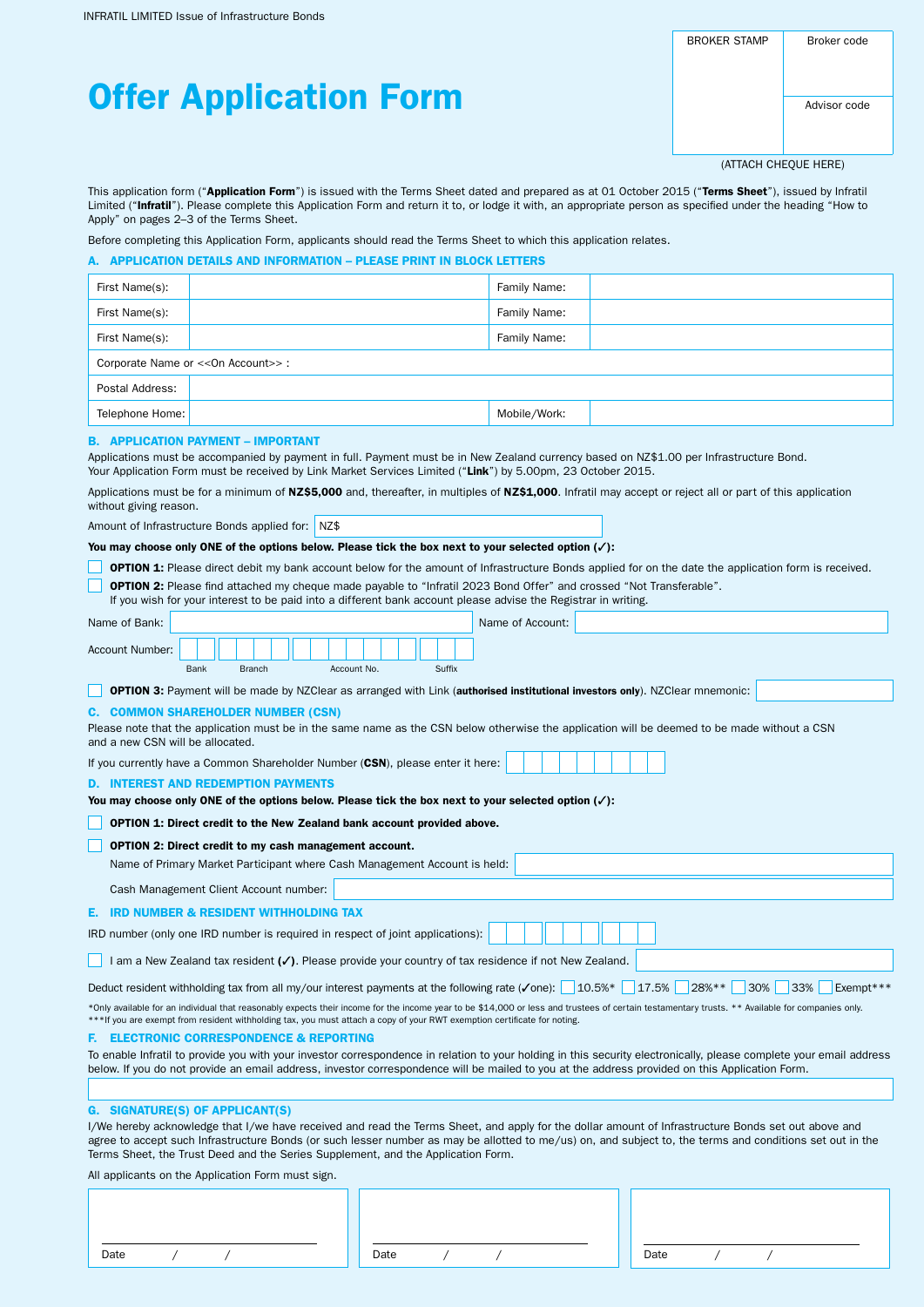#### H. SEND APPLICATION FORM AND PAYMENT (IF APPLICABLE) TO BE RECEIVED BY LINK MARKET SERVICES, NO LATER THAN 5.00 PM ON 23 OCTOBER 2015

Infratil 2023 Bond Offer, c/- Link Market Services Limited, PO Box 91976, Auckland 1142 or Deliver to: c/- Link Market Services Limited, Level 7, Zurich House, 21 Queen Street, Auckland 1010

Investor phone number: +64 9 375 5998

#### TERMS AND CONDITIONS:

Signature of agent

By signing this Application Form:

- (a) I/We agree to subscribe for Infrastructure Bonds upon and subject to the terms and conditions of the Terms Sheet, this Application Form, the Trust Deed and the Series Supplement, and I/we agree to be bound by the provisions hereof.
- (b) I/We declare that all details and statements made by me/us in this Application Form are complete and accurate.
- (c) I/We certify that, where information is provided by me/us in this Application Form about another person, I/we are authorised by such person to disclose the information to Infratil and the Registrar and to give authorisation.
- (d) I/We acknowledge that an application cannot be withdrawn or revoked once it has been submitted.
- (e) I/We acknowledge that the Offer is only made in New Zealand, and by applying for Infrastructure Bonds, I/we warrant that I/we received this offer in New Zealand and I/we are eligible to participate in the Offer, and I/we agree to indemnify Infratil and its directors, officers, employees and agents in respect of any loss, cost, liability or expense sustained or incurred by Infratil as a result of my/our breaching that warranty or the selling restrictions described in the Terms Sheet.

This Application Form, the Offer and any contract arising out of its acceptance are each governed by New Zealand law. Under the Anti-Money Laundering and Countering Financing of Terrorism Act 2009, applicants may be required to produce evidence of their identity.

The information in this Application Form is provided to enable Infratil and the Registrar to process your application, and to administer your investment. By signing this Application Form, you authorise Infratil and the Registrar to disclose information in situations where Infratil or the Registrar are required or permitted to do so by any applicable law or by a governmental, judicial or regulatory entity or authority in any jurisdiction. Personal information will be held by Infratil and the Registrar at their respective addresses shown in the the address details section of the Terms Sheet or at such other place as is notified upon request. If you are an individual under the Privacy Act 1993, you have the right to access and correct any of your personal information. You can also access your information on the Link website (www.linkmarketservices.co.nz). You will be required to enter your holder number and FIN.

#### I. CERTIFICATE OF NON-REVOCATION OF POWER OF ATTORNEY:

(Complete this section if you are acting on behalf of the Applicant on this Application Form for whom you have power of attorney)

| (place and country of residence),<br>(occupation),<br>(date of instrument creating the power of attorney),<br>(full name of person/body corporate which granted the power of attorney)                      |
|-------------------------------------------------------------------------------------------------------------------------------------------------------------------------------------------------------------|
|                                                                                                                                                                                                             |
|                                                                                                                                                                                                             |
|                                                                                                                                                                                                             |
|                                                                                                                                                                                                             |
|                                                                                                                                                                                                             |
| (place and country of residence of person/body corporate which granted the power of attorney**)                                                                                                             |
| (his/her/its) attorney;                                                                                                                                                                                     |
| THAT I have executed the application for Infrastructure Bonds printed on this Application Form under that appointment and pursuant to the                                                                   |
|                                                                                                                                                                                                             |
| day of<br>(month/year)                                                                                                                                                                                      |
|                                                                                                                                                                                                             |
| ** If donor is a body corporate, state place of registered office or principal place of business of donor and, if that is not in New Zealand, state the country in which the principal place of business is |
|                                                                                                                                                                                                             |
|                                                                                                                                                                                                             |
|                                                                                                                                                                                                             |
| (full name)                                                                                                                                                                                                 |
| (place and country of residence),                                                                                                                                                                           |
| (occupation),                                                                                                                                                                                               |
|                                                                                                                                                                                                             |
| (date of instrument creating the agency),                                                                                                                                                                   |
| (full name of person/body corporate which appointed you as agent)                                                                                                                                           |
| (place and country of residence of person/body corporate which appointed you as agent **                                                                                                                    |
| (his/her/its) agent;                                                                                                                                                                                        |
| THAT I have executed the application for Infrastructure Bonds printed on this Application Form under that appointment and pursuant to the                                                                   |
| THAT I have not received any notice or information of the revocation of my appointment as agent.                                                                                                            |
|                                                                                                                                                                                                             |

\*\* If donor is a body corporate, state place of registered office or principal place of business of donor and, if that is not in New Zealand, state the country in which the principal place of business is situated.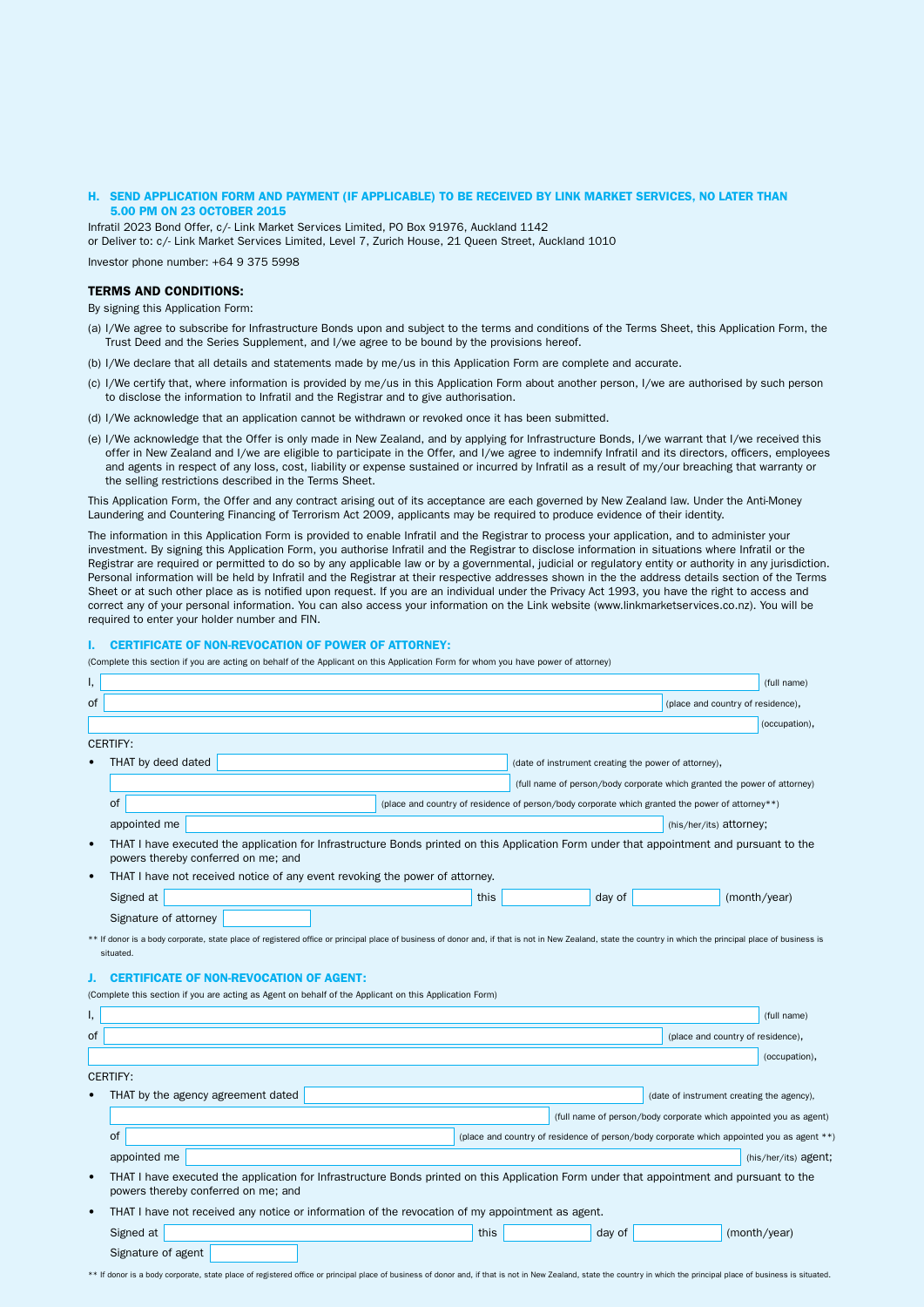## **Directory**

#### **Issuer**

## Infratil Limited

5 Market Lane PO Box 320 Wellington 6140 Telephone 04 473 3663

## **Supervisor**

### Trustees Executors Limited

Level 5, Maritime Tower 10 Customhouse Quay PO Box 3222 Wellington 6143

#### Registrar

### Link Market Services Limited

Level 7, Zurich House 21 Queen Street Auckland 1010 PO Box 91976 Auckland 1142

#### Organising Participant

Forsyth Barr Limited

#### Managers of the Offer

## ANZ Bank New Zealand Limited

Level 7, 1 Victoria Street PO Box 540 Wellington 6011 Telephone 0800 269 476

### Deutsche Craigs Limited

Level 36, Vero Centre 48 Shortland Street PO Box 1196 Auckland 1140 Telephone 0800 226 263

## First NZ Capital Securities Limited

Level 14, 171 Featherston Street Wellington 6011 Telephone 0800 005 678

#### Forsyth Barr Limited

The Octagon Private Bag 1999 Dunedin 9054 Telephone 0800 367 227

## Westpac Banking Corporation, New Zealand

### Branch PO Box 934 Auckland 1140 Telephone 0800 942 822

| Infratil Bond Offer 2015 Infratil Bond Offer 2015 9